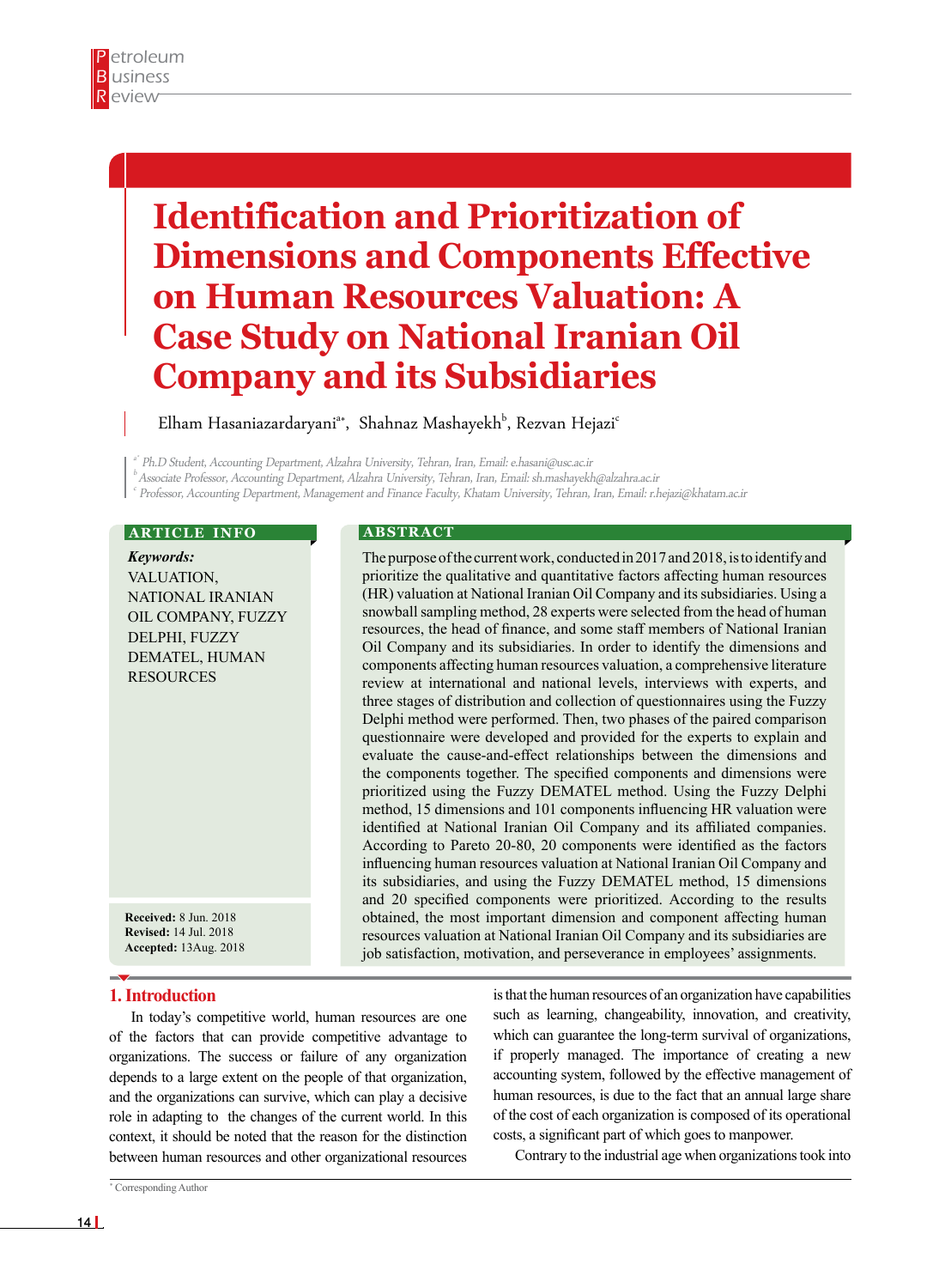account their physical assets, today, based on the requirements of the environment and the emergence of a knowledge-based economy, human capital forms a significant part of the value of the organization; accordingly, human resources should be presented as an asset in the balance sheet so that appropriate decisions should be made and necessary measures should be taken by the management based on quantitative analyses. Human resources accounting has been focusing on human resources analysis since the middle of the last century and is still on the rise.

Accounting as one of the branches of social sciences seeks to report on the financial status and economic performance of individuals, both real and legal. As long as human beings are not considered as an element in reporting the financial situation and the outcome of the operation, human values are not at the right place (Talaneh et al., 1994). Promoting human capital and its impact on different aspects of an organization performance and, more broadly, on the economic and social development of a society is not overlooked by anyone. Using human resources accounting, people can be considered as a long-term capital, not as short-term expenditures which must be minimized (Wadi Zadeh et al., 2009).

In fact, human resources accounting is the transformation of the qualitative and subjective meaning of human resources value in a quantitative and objective way using accounting knowledge and deals with three major components of human resources, including their quantity identification and quality analysis, the evaluation and measurement of their economic value, and their appropriate financial reporting (Tabarsa et al., 2007).

Over the past 100 years, the oil industry has been a major player in Iran's economy and has actually been at the heart of the country's progress and development in all areas. Hence, the growth and development of the country depends on the growth and development of this industry. Since human resources are considered as one of the important factors in the development of the oil industry, the significance of human resources in this industry is also increasing. In recent decades, due to insufficient attention to the training of expert human resources, the abnormal withdrawal of qualitative forces, and the quantitative and qualitative inadequacy of successors, the pyramid of the human resources of Iran oil industry is disrupted, so in the near future, Iran oil industry will face a serious shortage of experts and top managers at top levels of organizations. It is worth mentioning that the average age of the managers of Iranian oil industry highlights the lack of appropriate training of human resources in various management categories (Gol-Shirazi, 2014).

Today, the managers of the oil industry have a wide range of material, physical, and equipment resources, but managers' information is limited in the evaluation of human resources.

Also, if managers want more efficiency and effectiveness in their tasks and missions, it is imperative to acquire the ability to evaluate and measure the importance of the human resources needed to manage their capabilities. With the help of human resources accounting, information about the value of an organization's human resources which should be used in the supervision and decision-making of managers is recorded and reported (Hassan Ghorban, 2000).

At present, oil and gas companies are facing serious shortages of trained and skilled personnel due to the increasing growth of oil projects around the world. Consequently, competitive conditions have been created to attract skilled and experienced manpower among active companies in these industries globally, especially in the Middle East. The losers of this competition are the companies offering the least attractiveness of maintaining human resources. In this regard, the migration of experts from these companies to competing companies is the evidence of this claim.

The weakness of the oil industry services compensation system in the international competitive environment and in comparison with the leading domestic companies has reduced the attractiveness of the oil industry for attracting and retaining specialized forces and changing the pattern of human resources competency (Gol-Shirazi, 2014).

The main purpose of human resources accounting is to attract the attention of managers who are indifferent about keeping the manpower and the managers who do not pay attention to job satisfaction and positive motivation of their employees and do not create job security, hope, and sense of loyalty; in fact, they do not think of creating opportunities for improving and/or eliminating human resources problems, and they result in the expulsion or resignation of employees (Abtahi, 1996).

In fact, this research, by examining the literature of research and the opinion of certified experts, seeks to identify all the aspects and components of human resources valuation at National Iranian Oil Company and its subsidiaries.

### **2. Theoretical Foundations and Research Background**

The process of accounting developments involves four stages of "invoicing accounting," "financial accounting," "management accounting," and "socio-economic accounting,"; the accounting has more or less gone through the first three stages; the future challenge of accountants is the implementation of the fourth stage of accounting, which is the "human resources accounting" of this category.

The development of human resources accounting can be described in six periods as follows: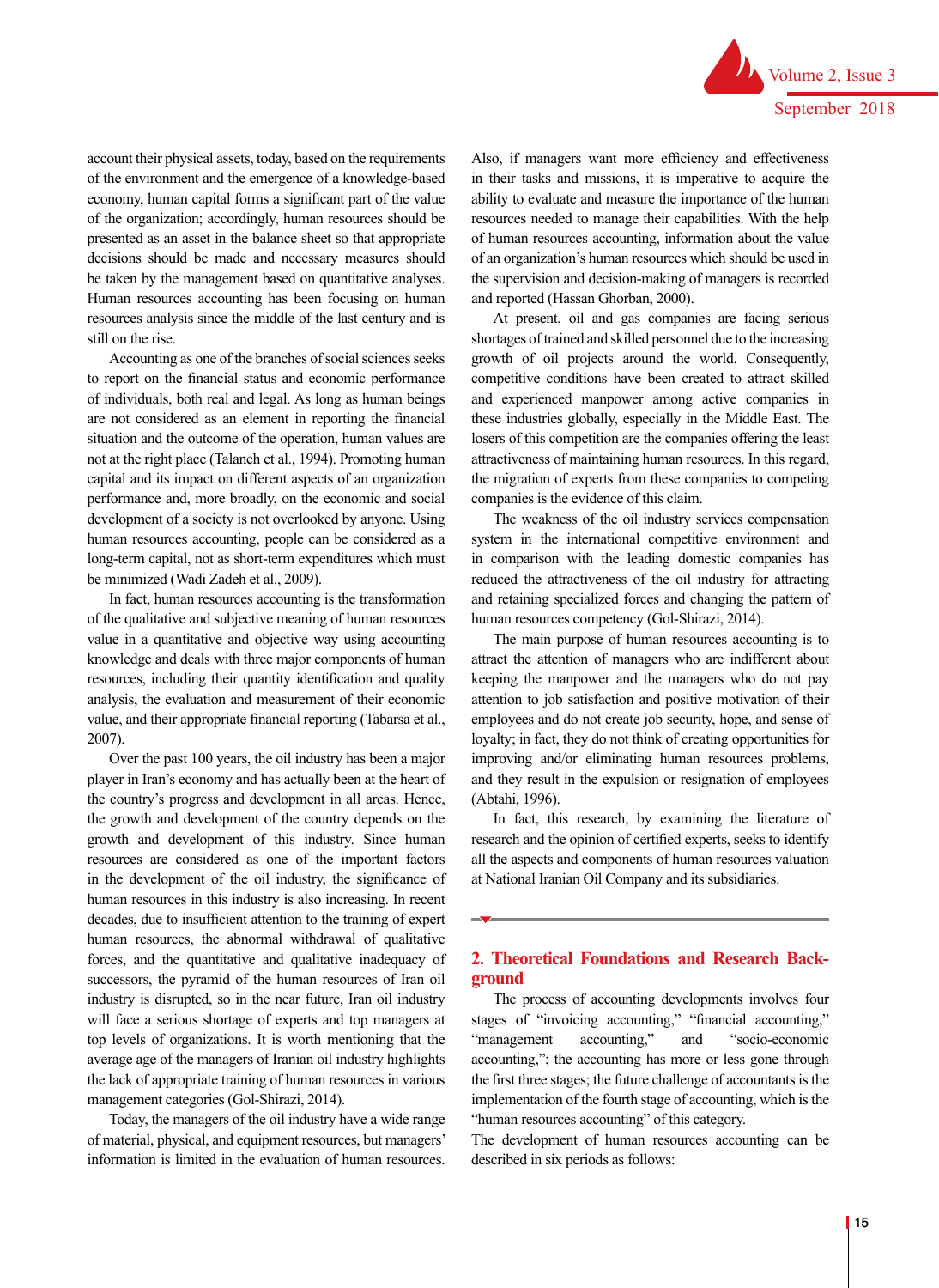First period: the derivation of the basic concepts of human resources accounting from the corpus of relevant theories (1960-1967);

Second period: academic fundamental research into the development of measuring models (1971-1967);

Third period: the rapid growth of inclinations to human resources accounting in the academic society (1976-1971);

Fourth period: the recession of the academic society's desire to human resources accounting (1976-1980);

Fifth period: reviving universal inclination to human resources accounting in theory and practice (1980-99);

Sixth period: the origins of intellectual capital (1995- present) (Karami and Hasani Azar, 2006).

Today, the lack of measurement, evaluation, and reporting of human resources value is the main reason for the adoption of non-optimal decisions by the managers of organizations. Due to the lack of the measurement of the economic value of human resources, the effects of directors' decisions on the value of human resources are not investigated. In their decisions, directors pay attention only to quantitative variables but do not take into account qualitative variables. Therefore, managers' decisions may seem to be useful, but it can be detrimental to the organization in practice and can unknowingly lead to the destruction and weakening of its human resources. For example, decisions made by managers in order to reduce costs and the effects of such decisions on employees' orientations, motivation, and satisfaction are not taken into account, which may lead to the loss of employees' motivation and satisfaction and may weaken human resources. Therefore, it can be emphasized that HR valuation is one of the most crucial issues of any organization (Pazhoohi, 2016). The advantages of human resources accounting can be noted as follows:

\* Human resources accounting shows the impact of human resources on company performance.

\* Human resources accounting should assist managers in evaluating different strategies of the company.

\* Human resources accounting can develop a capital budgeting system and correct the quality of the investment return.

\* Human resources accounting enables managers to better use human resources scarcity (Mutmani et al., 2012).

\* Human resources accounting information can be viewed through two methods:

1. Human Resources Costing: a human resources accounting system first requires identifying costs related to human resources which must be separated from other business unit costs. The methods and practices used should distinguish between the capital and current sectors. Human resources costing consists of two parts:

1.1 Primary Costs: all the funds required for supplying human resources, including selection and recruitment of manpower, placement and in-service training, retraining and practical training for the acquisition of skills.

1.2 Replacement Costs: the cost of replacing employees who are currently in the organization, including:

(a) post or occupational replacement costs, including maintenance, education, or retirement expenses.

(b) Other personnel costs, including rewards (cash and noncash), facilities (tools, furniture, and equipment necessary for the welfare of employees), health and hygiene, consultancy and negotiation expenses, payroll, and other payments such as insurance.

2. Human Resources Valuation: human resources accounting needs more value than costing. The concept of the value of human resources is based on the theory of value in the general economy. Given that human beings are able to create potential future benefits, one can value human like other resources as the current value of a set of services that a person is expected to create during the period of his service in an organization. A group has rejected this theory and believes that human resources are beyond evaluation, and in fact, irrecoverable. According to the theory of researchers, there are two basic steps to measure human resources. This means that one must first define the concept of human resources in non-monetary or qualitative terms and then describe it in monetary terms so as to be represented in the organization's balance sheet. Some HR practices are economic value (current), replacement value, value coefficient, Flamholtz model, Marco model, auction theory, and historical cost (Tabarsa et al., 2008).

Some researchers believe that a person is not owned and therefore should not be considered as an asset and should not be depreciated; by contrast, the advocates of human resources accounting believe that what is considered in the human resources accounting system for asset management is the imaginary, expected, and future prosperity service source of human resources. Some believe that there is a lot of uncertainty about identifying people's services, so identifying people as assets is not correct according to the conservatism principles; however, supporters believe that the fundamental objective of reporting (matching revenue with period expenses) should not be sacrificed for conservatism. Some other also admit that there is ambiguity about the timing of determining the future benefits of investing in manpower, so taking into account the cost of manpower costs could create the possibility of distorting profit; nevertheless, the proponents support that there is potential for the distortion of profit and loss through the absence of investment in human resources (Hassan Qorban, 1996).

Soraya et al. (2006) addressed "prioritizing the indicators of human resources assessment under a fuzzy environment" in a study and developed a methodology based on the fuzzy hierarchy process analysis to weight the indicators of human resources assessment. Their model includes five main criteria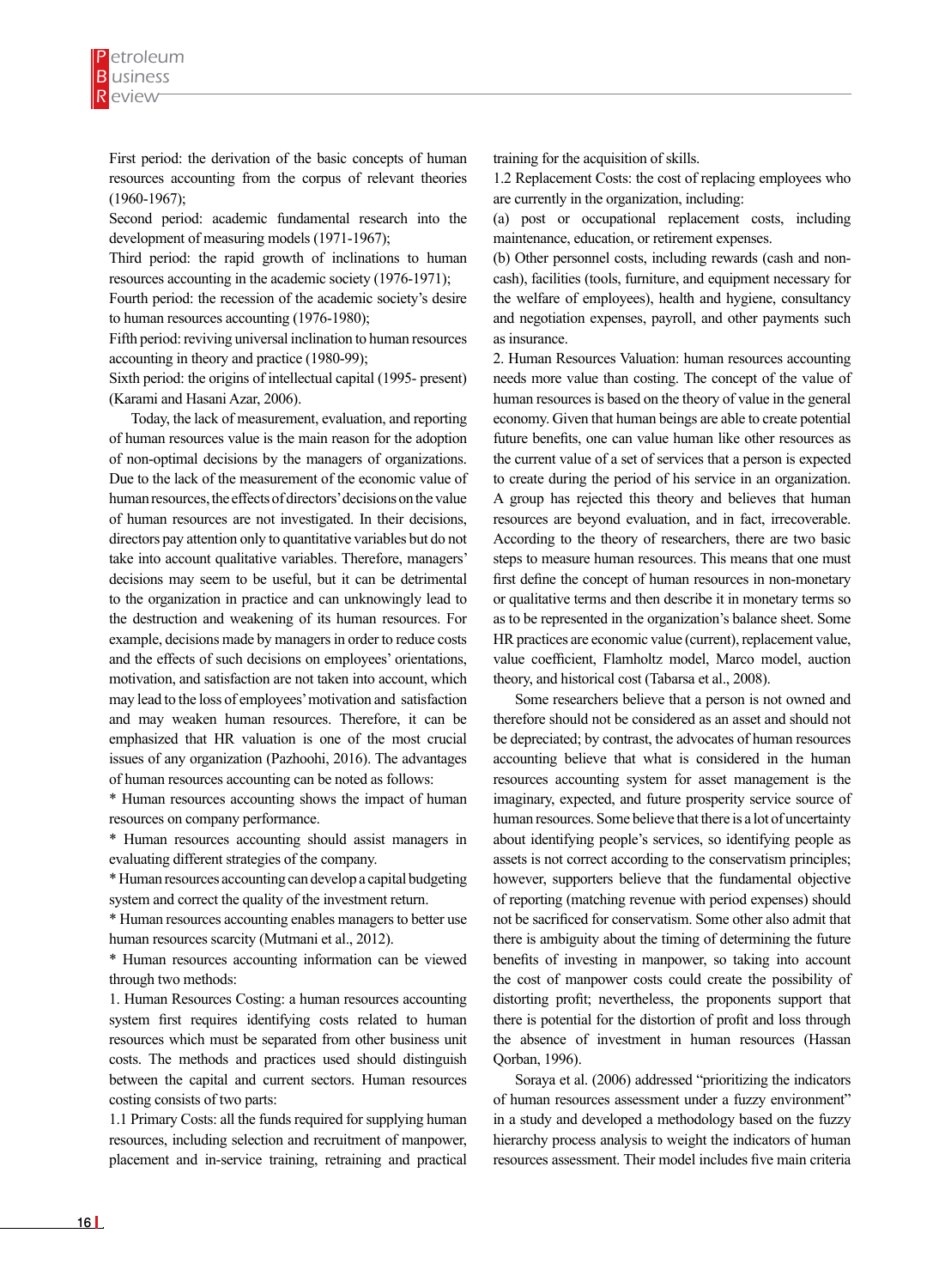of intelligence and talent; leadership; perseverance and seriousness in work; initiative; and creativity, flexibility, and relevant sub-criteria and 20 indicators. Their results showed that the level of the application of individual knowledge to creating optimal results, staff skill level, the transfer of information, and the success rate in educational programs are the most significant indicators of human resources assessment.

In another study entitled "prioritizing human resources performance evaluation indicators using hierarchical analyses under fuzzy environment," Bozbura et al. (2007) described a methodology for prioritizing the indicators of human resources assessment in fuzzy environments in Turkey. Their results confirmed that the rate of knowledge utilization in obtaining outcomes, staff skills, information reporting, and the success rate of educational programs are the most significant indicators of human capital estimation in Turkey.

Abeysekera (2008) examined the issue of "determinant factors in the disclosure of human capital information on the financial statements of companies accepted by the Colombo Stock Exchange (Sri Lanka Stock Exchange)." Therein, senior HR managers of 30 companies were interviewed, and the results showed that the disclosure of HR information in financial reports was solely to reduce the concern of the company stakeholders about the company capital growth. According to the results of this work, companies have provided information on human resources only to add qualitative information to the financial statement appendixes and reported information such as staff assessment, personnel training, and staff welfare; on the other hand, the health indicators of personnel, personnel skills, and the creativity of personnel are less considered in these reports.

Michael Oyewo Babajide (2013) addressed "the comparative analysis of human resources accounting disclosure practices in Nigeria's financial and production services companies." 30 variables disclosing human resources accounting including total human resources value, number of employees, added value of employees in the form of valueadded, composition of the board, manager's rights, retirement benefits, performance identification, employment of disabled people, health, safety, and environment at work, the range of salaries received by employees without a pension, the scope of salaries received by managers, the disclosure of diverse and non-discriminatory practices in employment, the number of employees employed by each department, the disclosure of the method for determining the salary of individuals, etc. were identified and placed on the checklist. The study stated that although HR disclosure index of banks is higher than that of manufacturing firms, the difference is not statistically significant. There is also a strong positive correlation between the disclosure of human resources accounting and firm size. Companies may consider valuation and combination

of human assets in their financial statements to increase the credibility of financial statements. The relevant authorities should set up specific financial reporting standards for human resources activities to resolve the issues of arbitrary disclosure of human resources accounting.

Soltani et al. (2014) investigated "prioritization of human resources accounting indicators based on the valuation approaches in the industrial machinery and equipment industry." The purpose of this study was to identify the value of human capital assets and prioritize them based on the human resources accounting approach and using Flam Holtz model. Their findings indicated that managers approved the following as the criteria for determining the value of human assets in an organization:

\* Ability index: the dimensions of creativity, innovation, adaptive ability, and teamwork capabilities;

\* Performance index: the dimensions of duty, participation, obedience, and work conscience

\* Potential index: the dimensions of age, health, talent, and experience;

\* Attitude index: dimensions of succession, optimism, honesty, kindness, and sacrifice .

The dimensions of skill, duty, talent, and success are of the highest priority in the four indicators.

Abdi et al. (2016) conducted a research entitled "determining the role of factors affecting the valuation of players (human capital) of the Iranian football league". Based on the results of the coefficients of the regression model, the findings indicated that factors such as age, number of national matches, player goals, previous player level, and constant participation in the previous season have a significant effect on player prices as the human capital of the club; however, other factors such as game post, individual and team prizes and honors, leg position, height, goal ratio, and the minutes of the game did not remarkably influence determining the price of players.

Omole et al. (2017) examined "the impact of human capital accounting on the market value of oil and gas companies in Nigeria." They collected second-hand information from 2005 to 2014 from annual reports, accounts of oil and gas companies, as well as books published by the stock exchanges of Nigeria. Their results indicate that human capital has a positive and significant relationship with stock prices. The findings suggest that capitalizing corporate investment in human resources should increase the market value of oil and gas companies and should also be able to create a favorable image of Nigeria's oil and gas companies. Therefore, this study recommends that a standard for the disclosure and measurement of human resources information be developed to enhance human capital valuation and insure uniformity in the disclosure, interpretation, and more reliable comparison of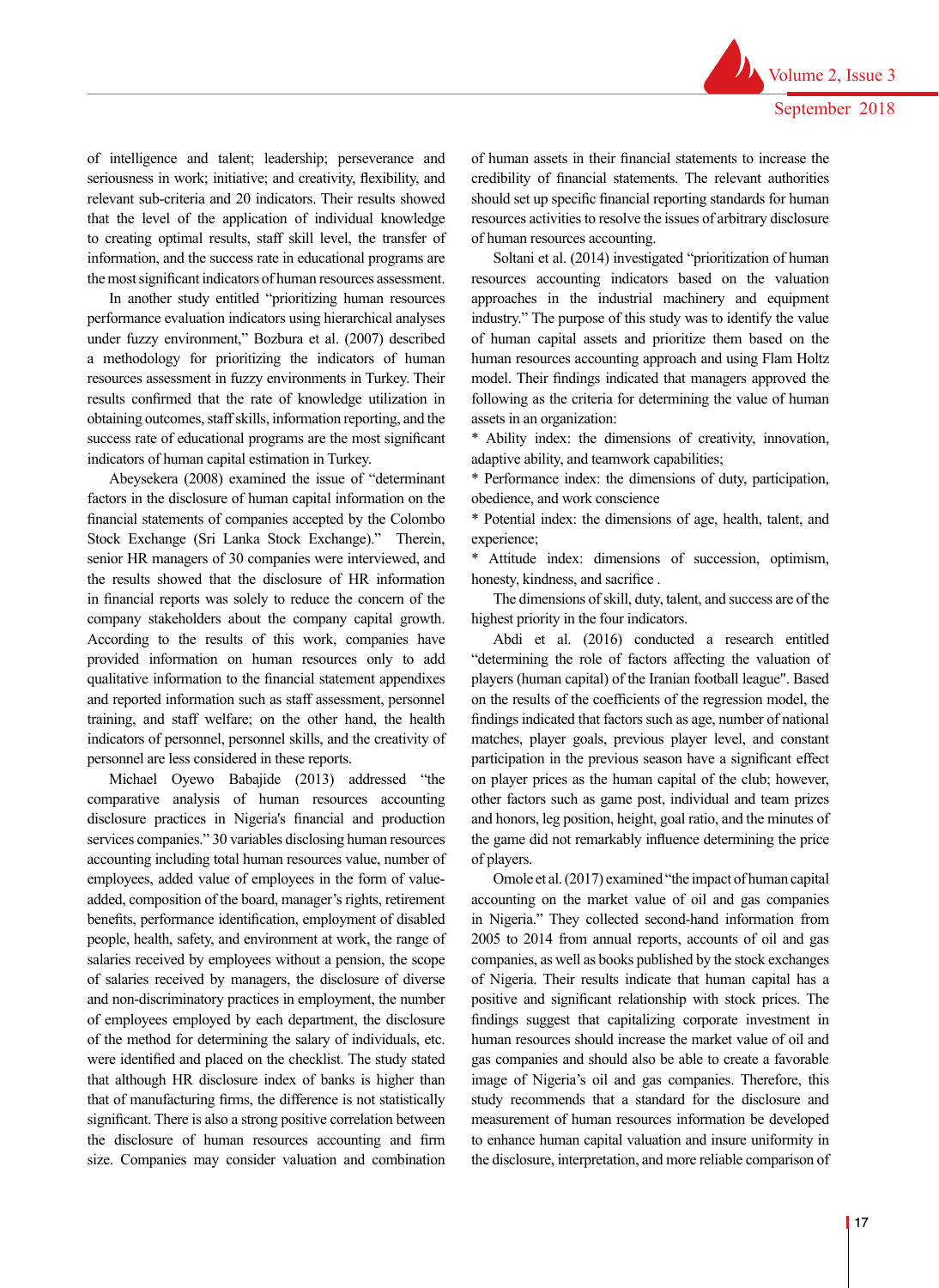financial statements.

Fazel et al. (2017) studied "identify the dimensions and components that affect the utilization of university human resources with an emphasis on third and fourth generation universities using the fuzzy Delphi approach: providing a conceptual model." The survey was carried out in four stages in 2016, and the results of each stage were refined using the formulas of the fuzzy Delphi method. A model of empowering human resources in Iran universities, emphasizing entrepreneurship and value creation universities in three dimensions and including 22 components for faculty members and 23 components for higher education system staff was proposed.

Naghshbandi et al. (2017) investigated "measuring factors adoption of HR valuation: manager's perception." They highlighted the factors affecting the adoption of human resources accounting and predicted organization performance. For this purpose, the data on 100 managers were gathered from 15 companies operated in India and abroad. The companies were selected for the purpose of this study on the basis of the invested capital. The data analysis methods were Chisquare tests and multiple regression method for identifying that weather respondents have a positive perception about the use of HRA. Since the perception of managers was treated as evidence for wealth creation, it was proposed that managers of Indian and global companies should adopt human resources accounting.

Khodabandeh et al. (2018) worked on "designing a human resources agility model based on grounded theory approach (case study: social security organization), and indicated that the agility of human resources as an axial phenomenon is due to a set of individual-organizational, individual-personal, organizational, and occupational characteristics. The effects of this phenomenon were categorized into two groups: individual and organizational. Moreover, in this model, the underlying factors (power sharing practices, human resources management practices, organizational coordination, communication and information technology, and organizational process) and interventional conditions (organizational culture, leadership style, self-development, and environmental factors) impact on the ruling relations.

Khorshidi et al. (2018) addressed "identification and explanation of dimensions, components, and indices of human resources development in Sama organization." The data obtained from the qualitative part were examined through content analysis, and the collected data in the quantitative part, according to the research questions, were analyzed through descriptive (mean, standard deviation, tables, etc.) and inferential statistics (structural equation modeling, exploratory factor analysis, and one-sample T-test) using SPSS and Lisrel software. The results proved that empowerment, job

performance, and improvement are the elements of human resources development in Sama organization. Furthermore, given the proposed mechanisms, facilitators, and barriers, a well-fitted model was designed.

Patrick Olajide et al. (2018) conducted an "empirical study of human resources accounting disclosure on financial performance of selected listed firms in Nigeria." The collected data were analyzed using descriptive statistics, correlation, and regression. The study revealed that there is a positive co-efficient value of 0.565 between the independent and dependent variables. Based on these findings, the study therefore recommends that the listed firms should imbibe the culture of capitalizing on their reports and disclose all the expenditure on human resources so as to improve the productivity of the firms. Moreover, the regulatory body should set a minimum standard of reporting human resources accounting in the financial statement of the listed firms in other to enhance stakeholders' valuation in the statement of financial position and note to the accounts.

#### **3. Research Methodology**

The purpose of this study is to apply applied research and to collect data from an analytical-type survey conducted in 2017 and 2018. The statistical population consisted of all the experts in the field of human resources valuation who have been involved in determining the importance of dimensions and components, including human resources, finance chiefs, and some experts of National Iranian Oil Company and its subsidiaries. In the present work, 28 experts were selected using snowball sampling method.

First, with a comprehensive literature review on human resources assessment and interviews with experts, with the three stages of the distribution of the questionnaire, and with the use of the fuzzy Delphi method, the dimensions and components that affect the human resources valuation at National Iranian Oil Company and its subsidiaries were identified. Then, two phases of the fuzzy DEMATEL comparison questionnaire were developed for the purpose of explaining and evaluating the cause-and-effect relationships between the dimensions and the components together and were presented to the experts. The specified components and dimensions were prioritized using the fuzzy DEMATEL method. Microsoft Excel software was utilized to analyze the fuzzy Delphi and the fuzzy DEMATEL questionnaires.

#### **4. Data Analysis Method**

In this study, in order to identify and determine the dimensions and components that affect the human resources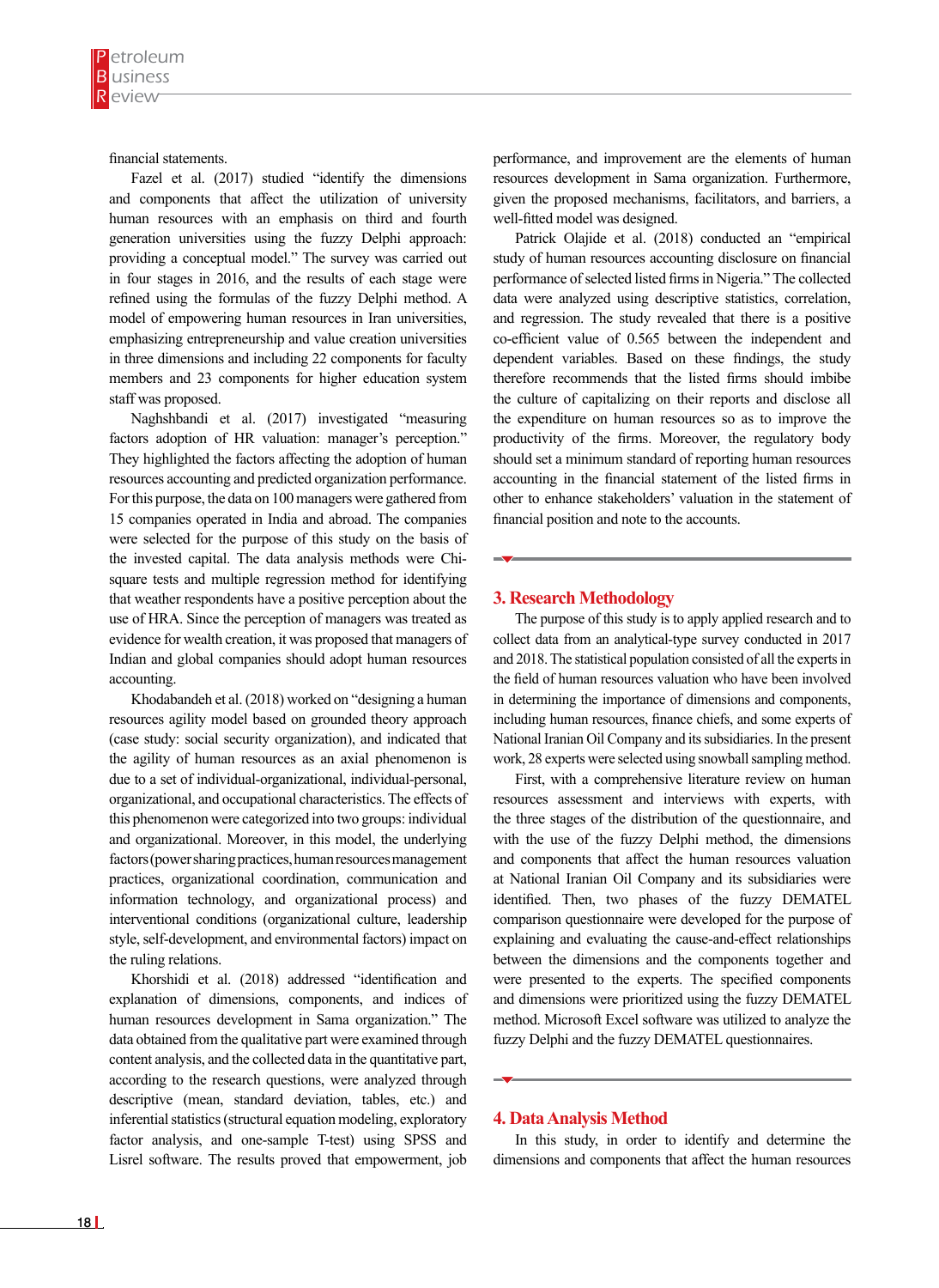valuation using the fuzzy Delphi method and then the fuzzy DEMATEL method and to achieve a more accurate analysis, we used effective and influential relationships between the dimensions and the components determined.

After the initial design of the questionnaire, some of the experts were asked to do the initial test on the questionnaire. The experies were associated to do the initial test of the question finite, the results showed that the experts had a common understanding of the subject and of the questions of the questionnaire, which indicates the validity of the questionnaire structure. Moreover, when designing the questionnaire, we tried to study the



**Figure 1: Fuzzy Delphi algorithm**



research literature and related articles to identify effective and relevant dimensions in the field of human resources valuation. Then, according to the experts' opinions, their initial screening was dealt with, and then the questions were designed based on the dimensions and components approved by the experts (supervisors, consultants, and a number of the heads of the organization). Therefore, the questions were approved by the experts, which affirms the validity of the content of the questionnaire. To assess the reliability of the questionnaire, both the Cronbach's alpha and the test-retest were used between the first, the second, and the third rounds. According to the amount of elongation and sloping data, the data were analyzed to separate the normal or non-normal data.

The implementation phases of the fuzzy Delphi method are in fact a combination of the implementation of the Delphi method and the analyses of information using the definitions of the fuzzy sets theory. The algorithm for implementing the fuzzy Delphi method is shown in Figure 1 (Habibzadeh et al., 2016).

In the fuzzy DEMATEL method, the experts were asked about the relative importance of each component with respect to the other components and each dimension compared to the other dimensions. In other words, all the components and dimensions were compared two by two. After collecting experts' opinions, the components and dimensions were prioritized using the relationships specified in the fuzzy method. The advantages of the fuzzy DEMATEL method are the acceptance of relationships compared to other decisionmaking methods based on paired comparisons. That is, in the hierarchical structure of each element, it can affect all the elements at a higher or lower level, and elements can interact with each other individually; also, structuring complex factors in the form of causal groups is one of the advantages of the fuzzy DEMATEL method, and given the complexity of human resources valuation at National Iranian Oil Company algorithm of implementing the fuzzy DEMATEL method is displayed in Figure 2 (Habibzadeh et al., 2016).

#### **5. Research Findings**

In the fuzzy Delphi method, the questionnaires were distributed among the experts, and their views were examined. After identifying the components of the research based on the literature review and the background of the research and interviewing the experts, the first-round questionnaire was designed with 98 questions and one open question. After collecting questionnaires in the first-round and reviewing them, it became clear that five new components, including avoiding political gambling and paying attention to expertise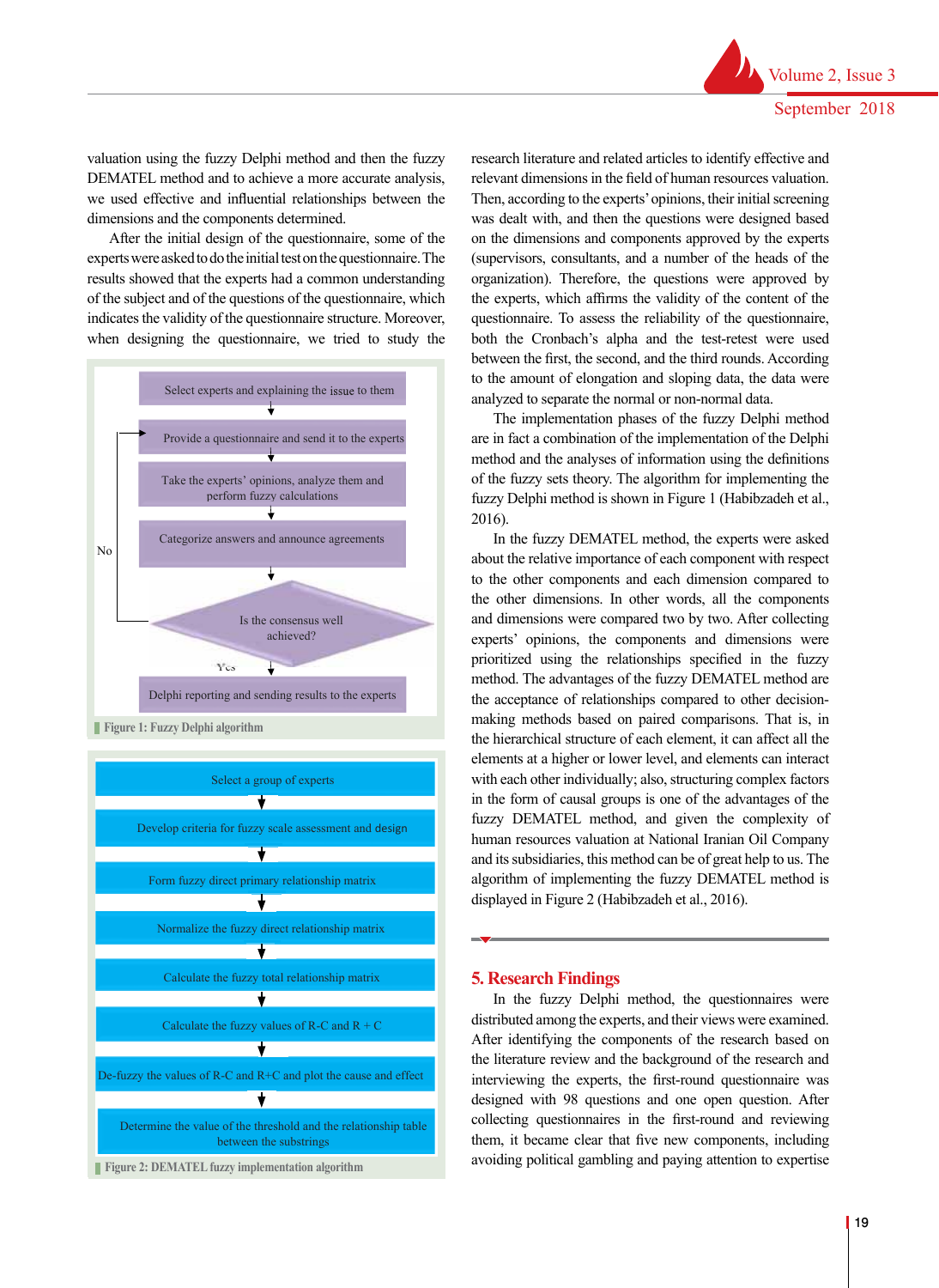and commitment, complying with HSE, managing skills of the staff, updating the knowledge of doing work, identifying the opportunities of the organization, were added to the previous components. In order to evaluate the questionnaire, the first step should be to determine a de-fuzzy of the responses given

| Table 1- Main dimensions which are effective on human resources valuation |                                             |  |  |  |  |  |  |
|---------------------------------------------------------------------------|---------------------------------------------|--|--|--|--|--|--|
| <b>Main Dimensions</b>                                                    |                                             |  |  |  |  |  |  |
| C1: Tacit knowledge                                                       | $C9$ : Job satisfaction                     |  |  |  |  |  |  |
| $C2$ : Joining                                                            | C10: Individual loyalty to the organization |  |  |  |  |  |  |
| $C3$ : Talent                                                             | C11: Obedience and conscience               |  |  |  |  |  |  |
| C4: Creativity                                                            | C12: Coaching                               |  |  |  |  |  |  |
| $C5:$ Skill                                                               | $C13:$ Succession                           |  |  |  |  |  |  |
| $C6$ : Kindness and<br>dedication                                         | C14: Teamwork ability                       |  |  |  |  |  |  |
| $C7:$ Duty                                                                | C15: Quantitative variables                 |  |  |  |  |  |  |
| $C8$ : Leader                                                             |                                             |  |  |  |  |  |  |

**Table 2- Components which are effective on human resources valuation**

| Components                                                        | Rating         | Components                                                                     | Rating         |
|-------------------------------------------------------------------|----------------|--------------------------------------------------------------------------------|----------------|
| C1: Employee experience                                           | 18             | C11: The spirit of readi-<br>ness to help around people                        | 10             |
| C <sub>2</sub> : Staff techni-<br>cal information                 | 16             | $C12$ : Belief in do-<br>ing the right thing                                   | $\mathbf{1}$   |
| C3: Participation of staff<br>in providing suggestions            | 14             | C13: Honesty and<br>truthfulness                                               | 3              |
| C4: Individual staffing<br>abilities and talents                  | 8              | C14: Having an accounta-<br>bility feature for employees                       | 15             |
| $C5$ : The mental<br>health of the staff                          | $\overline{2}$ | C15: Create added<br>value on the job                                          | 6              |
| C6: Energetic staff                                               | 19             | C <sub>16</sub> : Having a bias<br>feature and defend-<br>ing the organization | $\overline{7}$ |
| C7: Thinking before action                                        | 11             | C17: Staff performance                                                         | $\overline{4}$ |
| C8: Having a loca-<br>tion feature                                | 9              | C18: The reliabil-<br>ity of the staff                                         | 13             |
| C9: A quick understanding<br>of employees' work issues            | 5              | C19: Flexibility of staff                                                      | 12.            |
| C10: Having the spirit<br>of helping people with<br>high workload | 17             | C <sub>20</sub> : Motivation and<br>persistence in staff-<br>ing assignments   | 20             |

#### **Table 3- The fuzzy spectrum of the verbal expression**

| Verbal phrase   | Fuzzy value       |
|-----------------|-------------------|
| No impact       | (0,0,0.25)        |
| Small impact    | (0,0.25,0.5)      |
| Medium impact   | (0.25, 0.5, 0.75) |
| Great impact    | (0.5, 0.75, 1)    |
| Enormous impact | (0.75, 1, 1)      |
|                 |                   |

to each question and then compare them with the average of the range or threshold indicator (which is always equal to 3 for the 5-point Likert scale). The amount of the de-fuzzy response of all the questionnaire questions was higher than the target threshold, so all the questions were confirmed at this stage. The Cronbach's alpha of the first-round of the questionnaire was 0.801 (which is more than 0.7), confirming the reliability of the first-round questionnaire. The amount of the statistics of the index of sloping and elongation ranges from -2 to +2. In general, if elongation and skidding are in the range of  $-2$  to  $+2$ , we can consider that the distribution is normal (Habibpour Gatabi, 2016). Therefore, according to the results, the normalization of the data related to each question can be accepted.

Then, in the second-round, by distributing the new questionnaire, the general results obtained from the first questionnaire were provided to the experts, and their opinions were evaluated. In the second questionnaire, considering that all the questions of the questionnaire were important in the first-round of the questionnaire and that five new questions were developed for five components introduced by the experts and added to the previous questionnaire, 103 questions were designed generally. At least 70% of the experts should have the same answers to each question to check the condition of consensus or the agreement of the experts (Hsu and Stanford, 2007). Since there was still no accumulation of experts' opinions, and there were insignificant questions in the questionnaire, the stop level was not achieved. The answers to the two questions have a de-fuzzy value less than the average value of the spectrum, i.e. 3 that is the basis of the evaluation, so these questions (components) were considered to be negligible questions and were eliminated.

According to the results of the second-round questionnaire, a third-round questionnaire was designed and distributed. After collecting the third-party questionnaires, most of the questions reached a consensus level. Therefore, the condition of the research agreement was provided. Due to the condition for stopping, 15 points and 101 components were identified.

In accordance with Pareto  $20-80$ ,<sup>1</sup> (Pareto's Principle or Law 20-80 states that 20% of factors create 80% of the issues), 20 qualitative components were determined as the factors affecting human resources valuation at National Iranian Oil Company and its subsidiaries. None of the following components, including quantitative variables such as age, physical health, organizational occupation level, educational level, experience, the rights and benefits of the individual, etc. was among the first 20 factors affecting human resources valuation in National Iranian Oil Company and its subsidiaries.

Using the fuzzy DEMATEL method, 20 components and 15 specified dimensions were prioritized. The first step of the

20 scholars and experts also discovered similar phenomena in their field of activity and in other countries, and it turned out that such a hypothesis became a universal law. <sup>1</sup>The history of the 80/20 rule goes back to 1906 when Pareto proved through mathematics that the distribution of wealth in his country was completely unequal. Indeed, he once came to the mathematical formula proving that 20% of the Italians had more than 80% of the country's wealth; interestingly, after discovering his idea, many other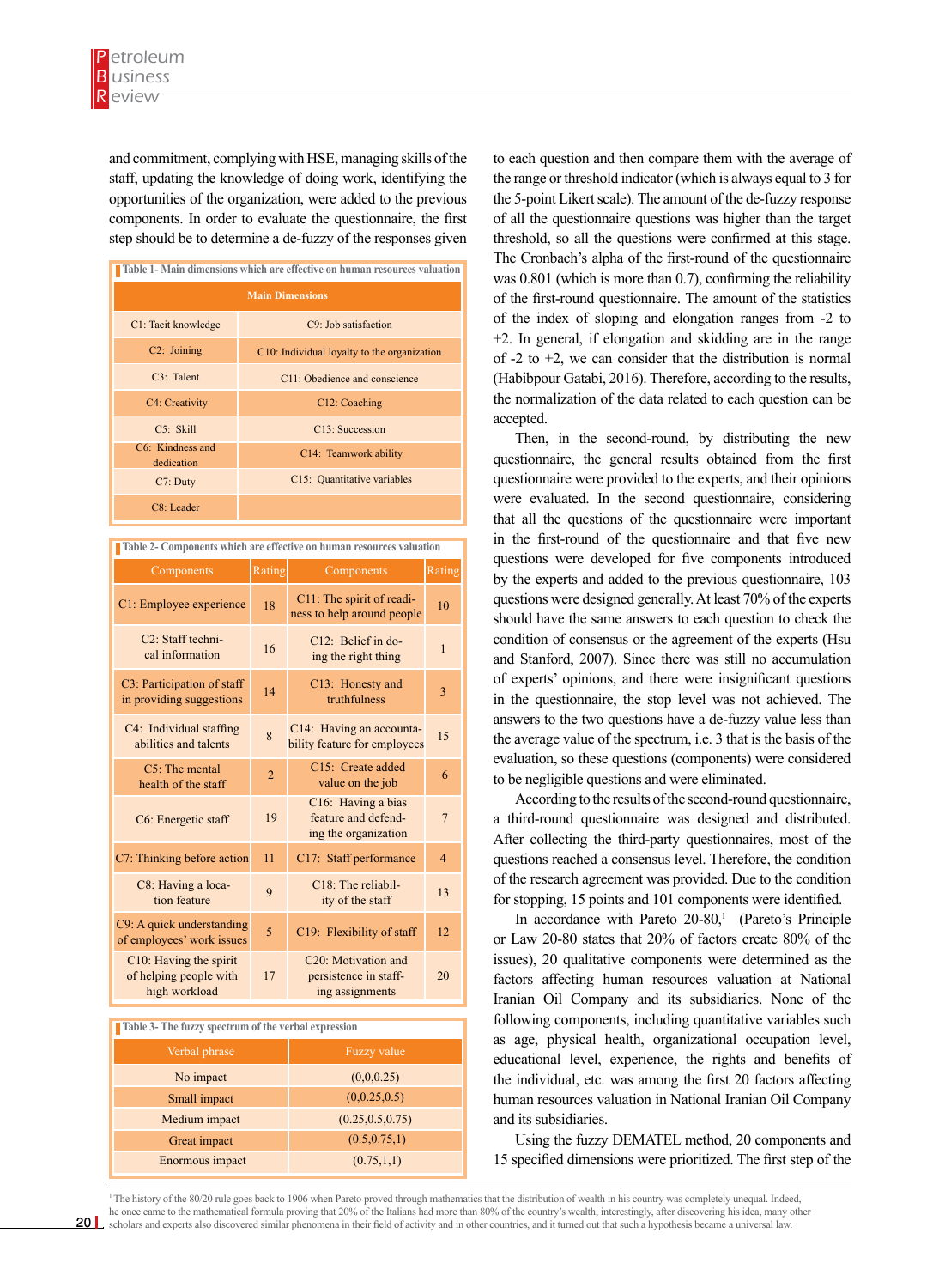fuzzy DEMATEL method is to compare the components and dimensions separately using the experts based on the degree of priority on the 5-point Likert scale. The verbal comments of the individual respondents (the experts) on the components and dimensions affecting human resources valuation at National Iranian Oil Company and its subsidiary companies were collected. Then, using the Chang fuzzy method, the verbal expressions became fuzzy numbers (Table 3).

In the second step, the matrix of the aggregation of experts' opinions was extracted. Using the arithmetic mean, the collected comments were aggregated into a matrix. This matrix is calculated based the average of the experts' opinions and triangular fuzzy numbers.



Figure 3: Dimensional cause-and-effect relationships **Figure 3: Dimensional cause-and-effect relationships** Figure 3: Dimensional cause-and-effect relationships



**Figure 4: The causal relationships between the components** Figure 4: The causal relationships between the components

of the components and their corresponding relationships were calculated (Tables 4 and 5). To obtain  $F_{\rm eff}$  and the causal relationships between the components between the components between the components of the components of the components of the components of the components of the components of the components of the

The third step involves normalizing the extracted matrix. To this end, we first calculated all the lowe bound of the experts' opinions; then, the maximum was selected from the sum of the bottom boundary numbers, and all the numbers were divided by the maximum number.

In the fourth step, the lower bound (HL) of the normalized matrix was calculated using the experts' opinion. To do so, the lower bound of the normalized matrix just entered the matrix.

Then, in the fifth step, the matrix I-HL was calculated. The unique matrix (I) is a matrix in which all the matrix elements on the original diameter are equal to one, and the rest of the elements are zero; in this step; all the lower boundary elements (HL) are subtracted from all the unique matrix elements.

The sixth step involves calculating the inverse of the I-HL matrix.

In the seventh step, the matrix of  $(HL\times (I-HL))$ -1 was calculated. The bottom bound matrix was multiplied by the matrix obtained from the previous step.

The eighth step involves calculating the median boundary (HM) of the normalized matrix of experts' opinions. To this end, only the middle bound of the normalized matrix was inserted into the matrix.

The ninth step involves calculating the matrix of I-HM. The unique matrix (I) is a matrix in which all the matrix elements on the original diameter are equal to one and the rest of the elements are zero; in this step, all the median boundary elements (HM) are subtracted from all the unique matrix elements.

The tenth step involves calculating the inverse of I-HM matrix.

The eleventh step calculates the matrix of  $(HM \times (I-HM))$ -1. The matrix of the intermediate boundary was multiplied by the matrix obtained from the previous step.

In the twelfth step, the upper bound (HU) was the normalized matrix of the experts' opinions, so only the upper bound of the normalized matrix entered the matrix.

The thirteenth step calculates the matrix of I-HU. The unique matrix (I) is a matrix in which all the matrix elements

| <b>Relations Matrix</b> | C8    | C7    | C6        | C5       | C <sub>4</sub> | C <sub>3</sub> | C <sub>2</sub> | C1    |
|-------------------------|-------|-------|-----------|----------|----------------|----------------|----------------|-------|
| $R+C$                   | 4.033 | 2.333 | 5.692     | 7.170    | 3.287          | 6.257          | 7.970          | 2.931 |
| $R-C$                   | 2.106 | 1.899 | $-15.332$ | $-0.539$ | 1.337          | 2.823          | $-3.525$       | 2.082 |
|                         |       |       |           |          |                |                |                |       |
|                         |       |       |           |          |                |                |                |       |
| <b>Relations Matrix</b> | C9    | C10   | C11       | C12      | C13            | C14            | C15            |       |
| $R+C$                   | 6.743 | 5.834 | 6.981     | 7.449    | 7.091          | 10.138         | 3.014          |       |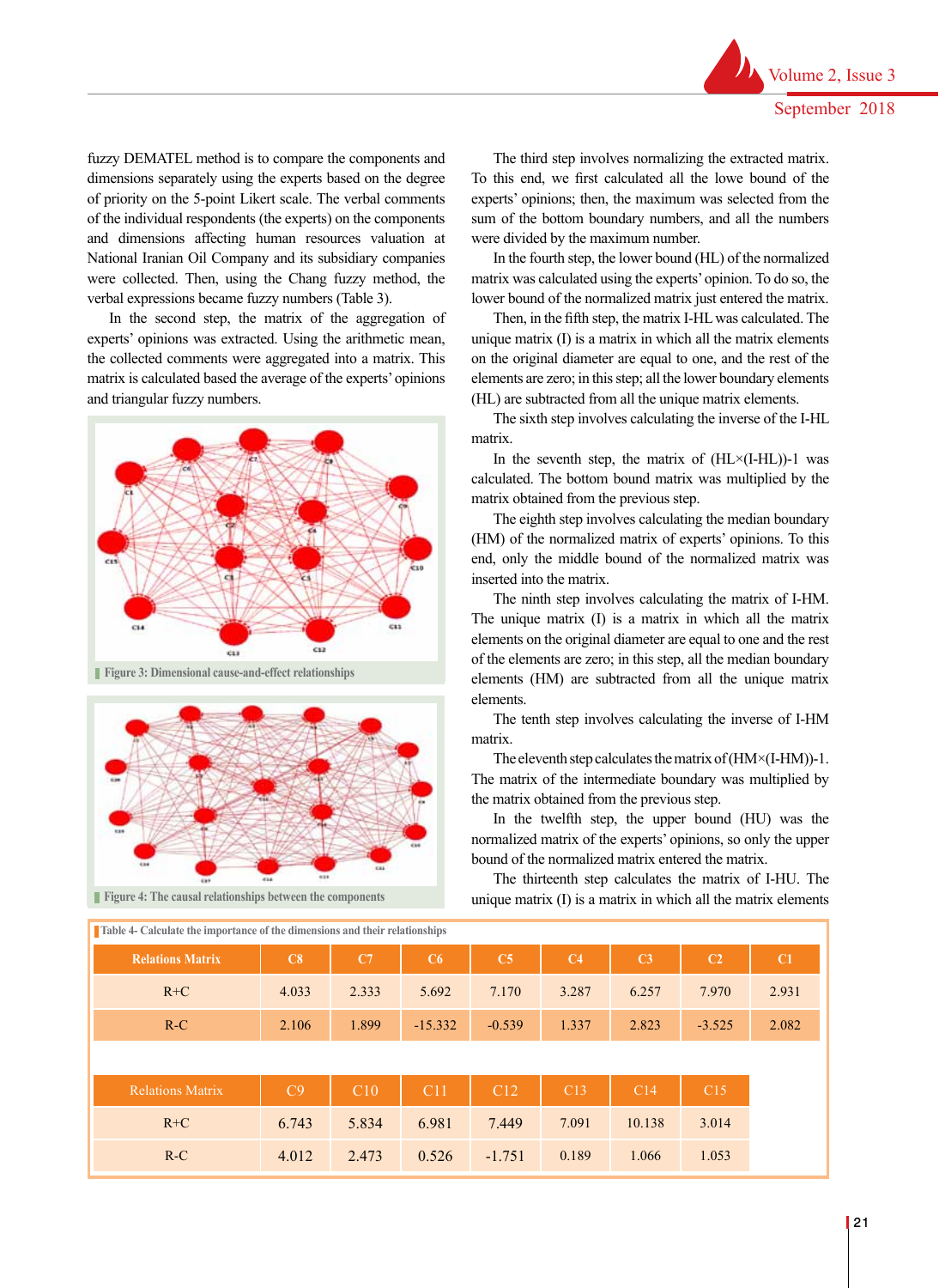on the original diameter are equal to one and the rest of the matrix elements are zero; in this step, all the upper boundary elements (HU) are subtracted from all the unique matrix elements.

In the fourteenth step, the inverse of I-HU matrix was calculated.

In the fifteenth step, the matrix  $(HU\times (I-HU))$ -1 was calculated. The upper bound matrix was multiplied by the matrix obtained from the previous step.

The sixteenth step involves the construction of a matrix of the total fuzzy relations (T). To construct this matrix, all the elements of the matrix (HL×(I-HL))-1, (HM×(I-HM))-1, and (HU×(I-HU))-1 entered the matrix.

The seventeenth step calculates the de-fuzzy matrix. To calculate the elements of the de-fuzzy matrix, the boundary of the bottom with a high bound and the double of the middle boundary of the matrix were summed up and then divided into four. The sum of each of the rows (R) and each of the columns (C) of the de-fuzzy matrix was calculated, and the threshold value was then determined using the mean total of the defuzzy matrix elements.

In the eighteenth step, the cause-and-effect matrix was created. To construct this matrix, all the elements with threshold values were compared one by one. If the value of each of elements is greater than or equal to the value of the threshold, 1 was placed in the cause and effect matrix, otherwise it was set to zero.

In the nineteenth step, the causal relationships and the relationship between the variables were plotted as depicted in Figure 3 and 4.

In the 20th step, the significance of the dimensions and relationships between them and the importance of the components and their corresponding relationships were calculated (Tables 4 and 5). To obtain the importance of the dimensions and components, the rows and the columns were added, and the columns were subtracted from the de-fuzzy matrix rows.

Based on the results obtained from the dimensions, the

dimension of teamwork capability is the highest (R); therefore, it is considered to be the most influential factor. Also, the dimension of altruism and sacrifice is the highest (C), so it is the most impressive factor. Then, job satisfaction with the highest (R-C) value is considered to be the most influential factor affecting human resources valuation at National Iranian Oil Company and its subsidiaries. Moreover, teamwork capability has the highest  $(R+C)$  value, which means it is strongly related to the other factors.

According to the data on the components, the thinking component before the action has the highest (R) value; thus, it is the most influential factor. Furthermore, the component of creating value-added work has the highest (C) value and is the most impressive factor. It should be noted that the sum of row elements (R) of each factor indicates the extent of its influence on other system factors; in other words, the effect of the variables is illustrated. On the other hand, the sum of column elements (C) of each factor indicates the extent of its impact on other system factors; in other words, the degree of impact variables is demonstrated. Therefore, the horizontal vector (R+C) shows the amount of impact and effect of a desired agent in the system. In other words, a higher  $(R+C)$  factor means a stronger interaction with other system factors. The vertical vector (R-C) shows the impress of each factor. In general, if (R-C) is positive, the variable is a causal variable, but if it is negative, it is considered to be an effect. Hence, on the basis of the above discussion, it can be stated that the component of motivation and perseverance of staffing assignments with the highest (R-C) is the most influential factor in human resources valuation at National Iranian Oil Company and its subsidiaries. In addition, the component of bias and defense of the organization has the highest (R+C) value, which means that this factor has the strongest relationship with other factors.

Dimensions and components affecting human resources valuation at National Iranian Oil Company and its subsidiaries are listed in the order of priority in Tables 6 and 7.

| Tubic compute the importance of the components and their reactionships |          |                 |                |                |                |          |                 |          |          |                 |
|------------------------------------------------------------------------|----------|-----------------|----------------|----------------|----------------|----------|-----------------|----------|----------|-----------------|
| <b>Relations Matrix</b>                                                | C1       | C <sub>2</sub>  | C <sub>3</sub> | C <sub>4</sub> | C <sub>5</sub> | C6       | C7              | C8       | C9       | C10             |
| $R+C$                                                                  | $-3.975$ | $-6.310$        | $-5.023$       | $-3.415$       | $-5.217$       | $-4.387$ | $-3.424$        | $-6.344$ | $-2.688$ | $-4.130$        |
| $R-C$                                                                  | $-1.521$ | $-1.300$        | $-3.439$       | $-1.572$       | 1.442          | 1.600    | 0.777           | 1.560    | $-1.302$ | $-1.883$        |
|                                                                        |          |                 |                |                |                |          |                 |          |          |                 |
| <b>Relations Matrix</b>                                                | C11      | C <sub>12</sub> | C13            | C14            | C15            | C16      | C <sub>17</sub> | C18      | C19      | C <sub>20</sub> |
| $R+C$                                                                  | $-5.512$ | $-3.091$        | $-4.114$       | $-3.712$       | $-3.008$       | $-2.196$ | $-12.311$       | $-6.760$ | $-6.783$ | $-13.771$       |
| $R-C$                                                                  | $-.084$  | $-2.986$        | $-1.443$       | $-0.089$       | $-4.259$       | $-1.732$ | 4.905           | 4.014    | 3.992    | 6.334           |

**Table 5- Compute the importance of the components and their relationships**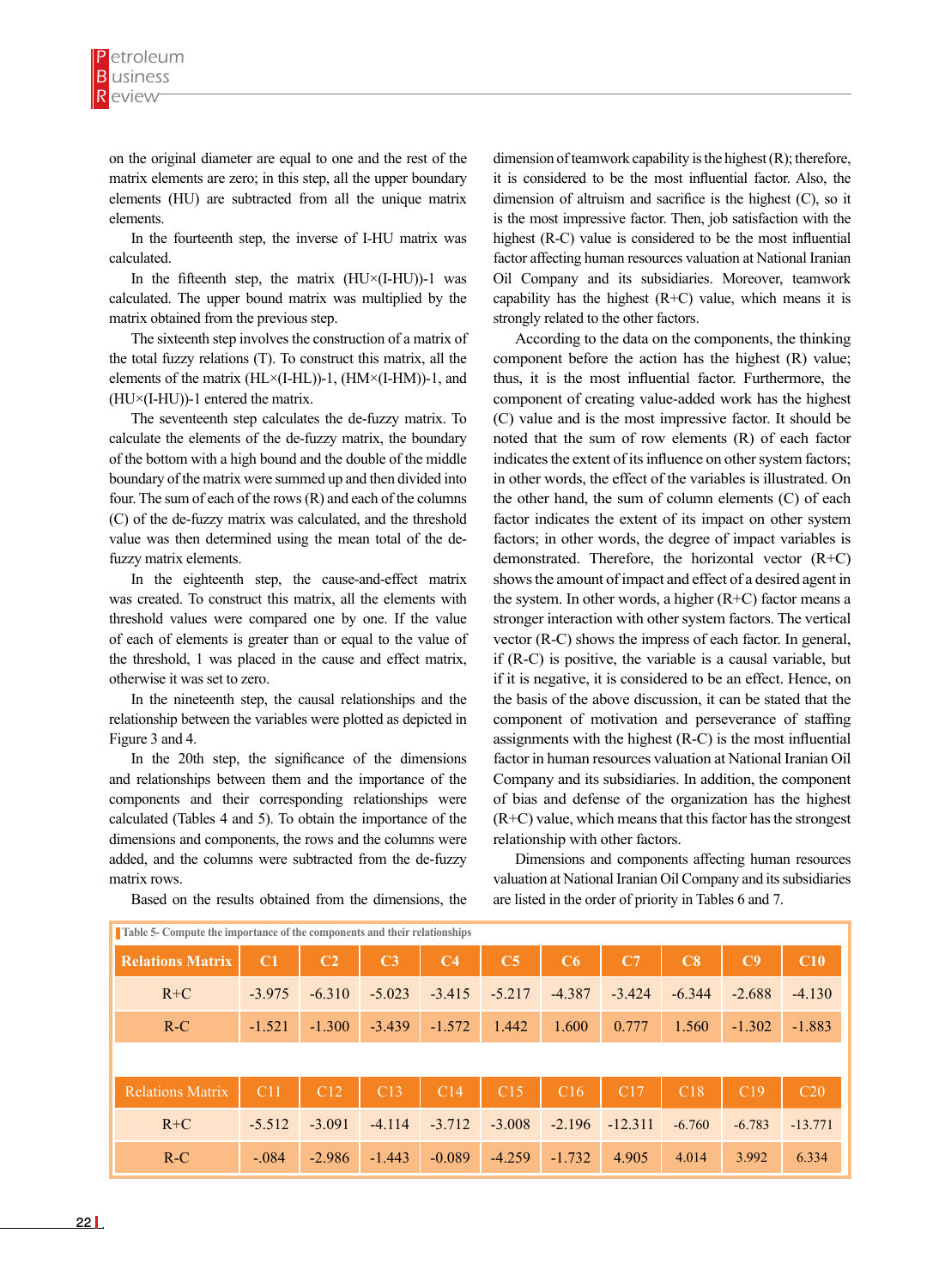#### **6. Discussion and Conclusion**

The promotion of human capital and its impact on various aspects of the organization's performance and, more broadly, on the economic and social development of the early society is not a secret. The promotion of this capital involves a set of competencies for using knowledge and skills in order to achieve the results of the programs. Competencies include features such as creativity, flexibility, leadership ability, problem-solving ability, constructive communication with others, entrepreneurship, and complex skills such as how to learn. An effort to measure activities related to the formation of human capital requires the use of relevant and reliable tools and equipment. Reducing investment in human resources may increase short-term profits, but it threatens the long-term profitability of the organization. At least the advantage of using human resources accounting is the availability of such information to investors.

By specializing in occupations, the role of powerful manpower as an asset is undeniable. But, so far, accounting has not been able to properly assess this primary and costly asset and reflect it in the financial statements to help stakeholders decide, and it has always been a challenge. On the other hand, human resources accounting can be beneficial for investors, because human resources accounting can show if the human resources of an organization are preserved, degraded, or developed. Therefore, it can affect the investors' decision.

The main purpose of human resources accounting is to attract the attention of managers who are indifferent to the maintenance of human resources, who fail to create job satisfaction and positive incentives for employees and do not think about job security, creating hope and loyalty, creating opportunities for improvement, and solving human resources problems, and who lead to the expulsion or resignation of employees (Wadi Zadeh et al., 2009).

In most developed countries, especially in countries lacking rich natural resources such as fossil fuels etc., the economy has been based on the preservation and development of human resources, and human resources productivity is the most significant issue. However, in countries rich in natural resources, especially those with vast oil and gas resources, the main source of funding depends on the sale of fossil fuels, and less attention is paid to manpower; thus, the phenomenon of elite migration and the escape of efficient human resources is a serious challenge in these countries. Unfortunately, Iran is also among these countries.

From the viewpoint of human capital management, due to the lack of attention to the principle of competence and professionalism in recruitment, promotion, and appointment of manpower, the oil industry faces the challenge of the inconsistency of the combination of manpower to match expertise and skills needed by businesses. This topic, rather than coherence, led to the disruption of the integrated integrity of the intellectual, behavioral, and functional manpower in individual, group, and organizational dimensions. There are several barriers to the synergy of human resources activities in the oil industry.

Planning weakness in creating the necessary structures to motivate and reinforce the employees' interest and increase the possibility of influencing them through the creation of a workplace environment coupled with role-playing and the effective and proper evaluation of the performance of individuals, which prevents the disturbance and disengagement of the workforce from an organizational system, is one of the challenges of human resources in the oil industry (Gol-Shirazi, 2014).

| Table 6- Main dimensions effective on human resources valuation |                |                          |    |  |  |  |  |  |
|-----------------------------------------------------------------|----------------|--------------------------|----|--|--|--|--|--|
| Components                                                      | Rating         | Rating<br>Components     |    |  |  |  |  |  |
| Job satisfaction                                                | 1              | Quantitative variables   | 9  |  |  |  |  |  |
| Individual loyalty to<br>the organization                       | $\mathfrak{D}$ | Obedience and conscience | 10 |  |  |  |  |  |
| Talent                                                          | 3              | Succession               | 11 |  |  |  |  |  |
| Leader                                                          | $\overline{4}$ | Skill                    | 12 |  |  |  |  |  |
| Tacit knowledge                                                 | 5              | Coaching                 | 13 |  |  |  |  |  |
| Duty                                                            | 6              | Joining                  | 14 |  |  |  |  |  |
| Creativity                                                      | $\overline{7}$ | Kindness and dedication  | 15 |  |  |  |  |  |
| Teamwork ability                                                | 8              |                          |    |  |  |  |  |  |

| Table 7- Components effective on human resources valuation |  |  |  |
|------------------------------------------------------------|--|--|--|

| Components                                            | Rating         | Components                                                | Rating |
|-------------------------------------------------------|----------------|-----------------------------------------------------------|--------|
| Motivation and persistence<br>in staffing assignments | $\mathbf{1}$   | Staff technical information                               | 11     |
| Staff performance                                     | $\overline{2}$ | A quick understanding of<br>employee work issues          | 12     |
| The reliability of the staff                          | 3              | Honesty and truthfulness                                  | 13     |
| Flexibility of staff                                  | $\overline{4}$ | Employee's experience                                     | 14     |
| Energetic staff                                       | 5              | Individual staffing<br>abilities and talents              | 15     |
| Having a location feature                             | 6              | Having a bias feature and<br>defending the organization   | 16     |
| The mental health<br>of the staff                     | 7              | Having the spirit of helping<br>people with high workload | 17     |
| Thinking before action                                | 8              | Belief in doing<br>the right thing                        | 18     |
| The spirit of readiness<br>to help around people      | 9              | Participation of staff in<br>providing suggestions        | 19     |
| Having an accountability<br>feature for employees     | 10             | Create added value<br>in the job                          | 20     |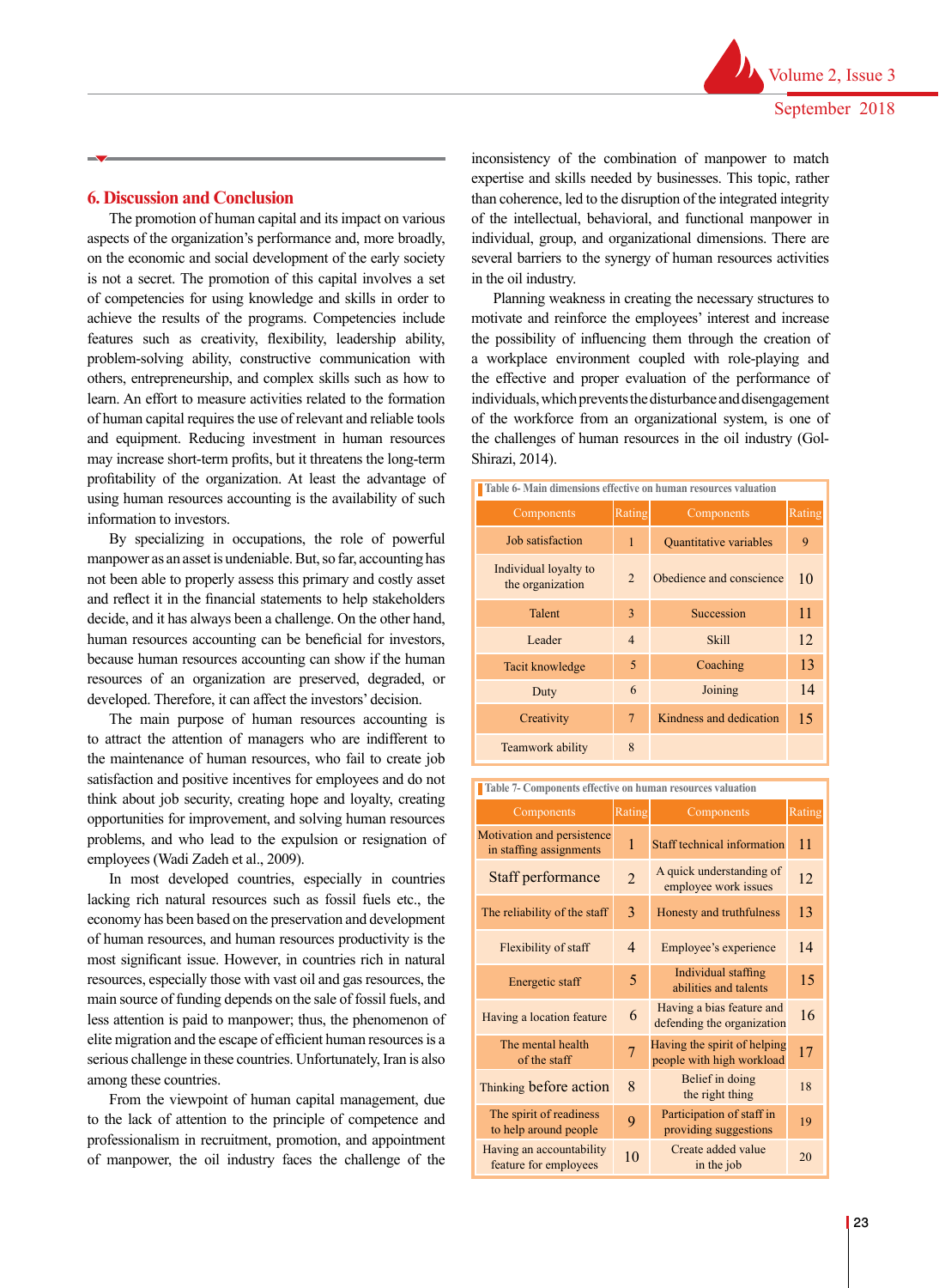This study was conducted to identify and prioritize all the dimensions and components which affect the valuation of the human resources of National Iranian Oil Company and its subsidiaries by reviewing the literature and experienced experts' opinions.

Of the 15 dimensions, job satisfaction is the most important influential dimension factor in human resources valuation at National Iranian Oil Company and its subsidiaries. Job satisfaction is a continuation of the individual and organization's cooperation, which increases individual productivity, insures the physical and mental health of the individuals, improves individual's mood, and helps them learn new skills quickly. Prioritizing dimensions and components to attract the attention of the managers and the heads of National Iranian Oil Company and its subsidiaries will help invest in human resources based on their importance and work harder to improve and enhance more important dimensions and components.

Dimensions in the order of importance included job satisfaction, individual loyalty to organization, talent, leader, tacit knowledge, conscientiousness, creativity, teamwork ability, quantitative variables, obedience and conscientiousness, success, skill, coaching, participation, and type friendship and sacrifice.

According to the results, motivation and perseverance of staffing assignments are the most significant influential components of human resources valuation at National Iranian Oil Company and its subsidiaries. These components reflect the extent of staffing efforts in carrying out affairs. If employees are highly motivated in each organization and hope to meet expectations, both the organization and the staff will achieve their goals in this regard.

The components in the order of importance are motivation for and perseverance in the performance of staff assignments, employees' performance, staff reliability, employee flexibility, energetic staff, having a positioning feature, employees' mental health, pre-action thinking, moral readiness to help around, having a staff accountability feature, employees' technical information, quick understanding of staffing issues, honesty and truthfulness, employees' experience, individual capabilities and talent, organization bias and defense, having the spirit of helping people with high workload, belief in doing the right thing, participation of staff in providing suggestions, and creating added value in the work.

With regard to the priority given to the components and dimensions, National Iranian Oil Company and its subsidiaries can plan and invest in high-priority cases, which will lead to the promotion and improvement of human resources and promotion of industry.

Determining and prioritizing the dimensions and components is a part of the research conducted in my doctoral dissertation titled "human resources valuation model and its reporting at National Iranian Oil Company and its subsidiaries", which designs a human resources valuation model and reports it to National Iranian Oil Company and its subsidiaries.

This study identified the dimensions and components of human resources evaluation in line with the work of Fazel et al. (2017) and prioritized the components of human resources valuation in accordance with the researches of Bozbura et al. (2007) and Soltani et al. (2014).

#### **7. Suggestions for Future Research**

1. According to the data obtained on components using the method of fuzzy DEMATEL, motivation for and persistence in performing the assignments of employees is the most significant factor affecting human resources valuation at National Iranian Oil Company and its subsidiaries. Managers and corporate executives can motivate employees to carry out assignments by methods such as informing the individuals about the status of an organization, paying rewards for timely assignments, and training and justification classes should be designed to familiarize the staff with the organization's policies and compliance requirements.

2. It is suggested that in researches similar to the present study methods other than Pareto principle should be used to select the components for a paired comparison.

3. In future research, we can examine the interaction between the components and dimensions.

4. This research should be carried out at subsidiary staff and operating companies of National Iranian Oil Company and the results should be compared with this work.

5. It is suggested that similar research be carried out in relation to other business units, and their results should be compared with the results of this study.

#### **References**

- Abdi, SH, Zangi Abadi, M., and Talebpour, M. (2016). Determining the role of factors affecting the valuation of players in the Iranian Football League, Journal of Human Resources Management in Sports, (2), pp. 121-136.
- Abtahi, S. H. (1996). Human resources accounting and audit. Management Knowledge Quarterly. (33 and 34), pp. 49-53.
- Abeysekera, I. (2008). Intellectual capital practices of firms and the commodification of the labor, Auditing and Accountability Journal, 21(1), pp. 36-48.
- Bozbura, F. Beskese, A., and Kahraman, C. (2007). Prioritization of human capital measuring indicators using